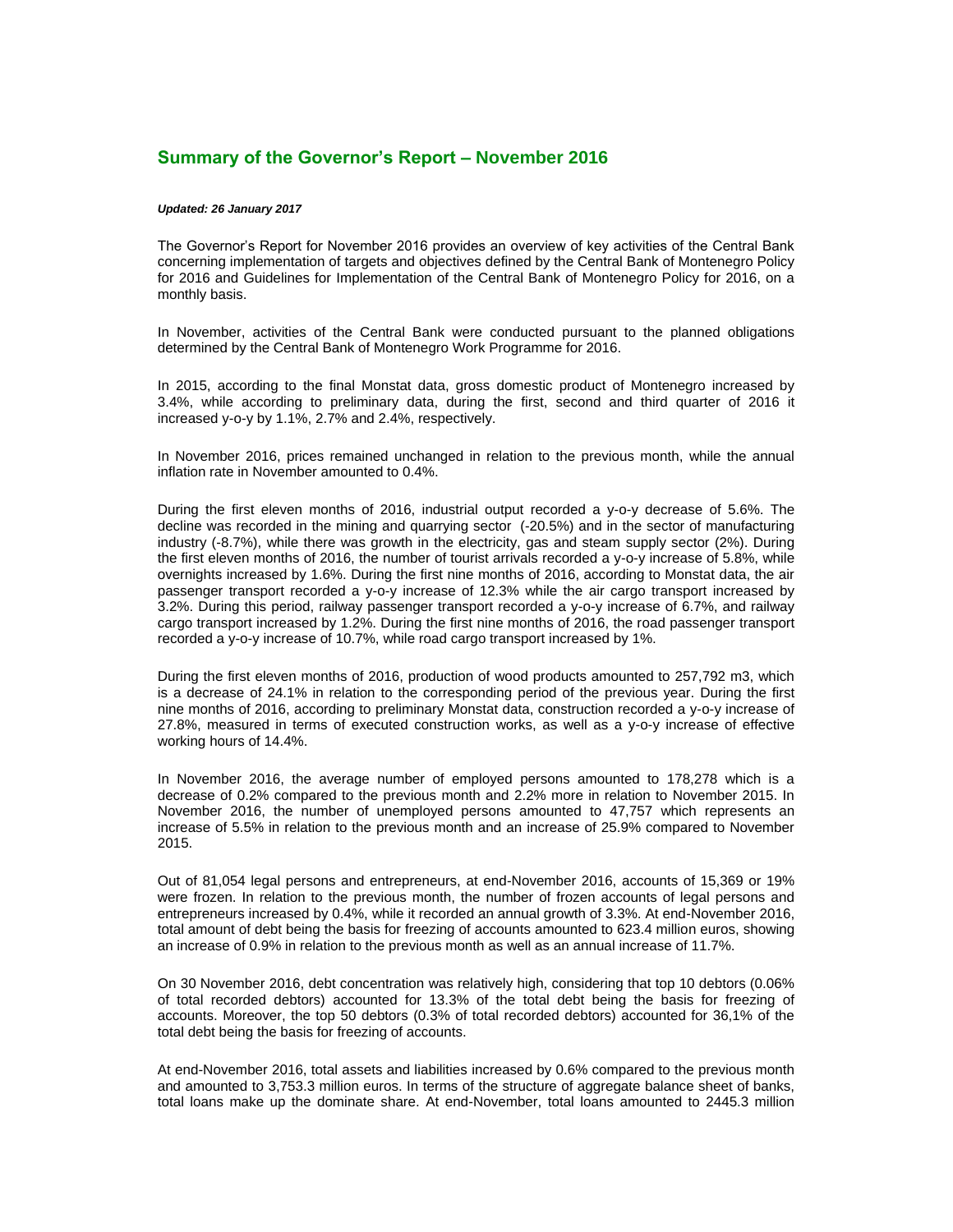euros, which is 2.2% lower in relation to the previous month and 2.7% lower in relation to November of the previous year.

In terms of the structure of liabilities, deposits make up the dominate share of 76%. In November 2016, deposits in banks amounted to 2,852.2 million euros, which represents a monthly increase of 0.4% and an increase of 7.3% compared to November 2015. Out of the total amount of deposits, corporate deposits accounted for 983.1 million euros or 34.5%. Household deposits accounted for 1,505.2 million euros or 52.8% of total deposits. At end-November 2016, total capital of banks amounted to 499.4 million euros, which is 0.5% less in relation to the previous month and an increase of 5.6% in relation to the corresponding period of the previous year.

In November, past due loans (without interests and accruals) amounted to 307.2 million euros, which is a decrease of 7.8% in relation to November 2015, while they recorded a decrease of 25% in relation to November 2015. At end-November 2016, non-performing loans (without interests, and prepayments and accruals) amounted to 259 million euros and made up 10.6% of total loans. In relation to the previous month, non-performing loans decreased by 1.2%, while they recorded an annual decrease of 22.3%.

The weighted average lending effective interest rate (WALEIR) on total loans approved amounted to 7.55% at end-November 2016, which represents a monthly decrease of 0.10 percentage points, while in relation to end November of the previous month it recorded a decrease of 1.10 percentage points.

The weighted average effective lending interest rate (WALEIR) on new loans amounted to 6.98% in November 2016, which represent a monthly decline of 0.25 percentage points, and a decrease of 0.38 percentage points in relation to November 2015.

The weighted average effective depositing interest rate (WAEDIR) amounted to 0.94% at end-November 2016, showing a decline of 0.04 percentage points in relation to the previous month, while it recorded a decline of 0.30 percentage points in relation to end-November 2015.

At end-November 2016, reserve requirement of banks amounted to 264.6 million euros, which represents a decline of 0.3 million euros or 0.1%, while in relation to the corresponding period of the previous year, reserve requirements increased by 19.3 million euros or 7.8%. During November 2016, all banks allocated and maintained reserve requirements within prescribed limits. Of the total amount of allocated reserve requirements, some 50.3% was allocated to the CBCG account held abroad, 34.6% to the account of reserve requirement in the country, and 15.1% in the form of T- bills.

In October 2016, the gross insurance premium amounted to 6.3 million euros. Non-life insurance premiums still accounted for the main share in its structure with 81,7%, while invoiced life insurance premiums accounted to 18,3%.

In November 2016, Montenegro Stock Exchange recorded a turnover in the amount of 83.8 million euros, through 83.8 transactions. The turnover was 25.8 times higher in relation to the previous month. Market capitalisation, as at 30 November 2016 amounted to 2,855.2 million euros, thus recording a monthly increase of 1.5%. The MONEX index, which amounted to 10,908,95 index points at end-November 2016, decreased by 1.2% in relation to the end of the previous month, while investment fund index MONEXPIF amounted to 2,624.52 and recorded a monthly increase of 3.9%. The MNSE10 index amounted to 921.79 index points and decreased by 0.4% in relation to the previous month.

In October 2016, according to the Ministry of Finance estimates, Montenegrin fiscal surplus amounted to 6 million euros, while during ten months of 2016, there was a deficit in the amount of 18.2 million euros or 0.5% of the estimated annual GDP. In October, source revenues of the budget of Montenegro amounted to 120.5 million euros or 3.2% of estimated annual GDP, which represents a decrease of 15.8% in relation to the plan for October. In relation to source revenues recorded in October 2016, there was an increase of 8.9%. Budget expenditure amounted to 114.5 million euros or 3.1% of GDP which is 20.6% less in relation to the plan for October 2016, and 0.1% less in relation to expenditures in October 2015. At end-September 2016, according to the Ministry of Finance estimates, government debt (gross) amounted to 2,309.2 million euros or 61.9% of GDP. Out of that figure, a total of 314